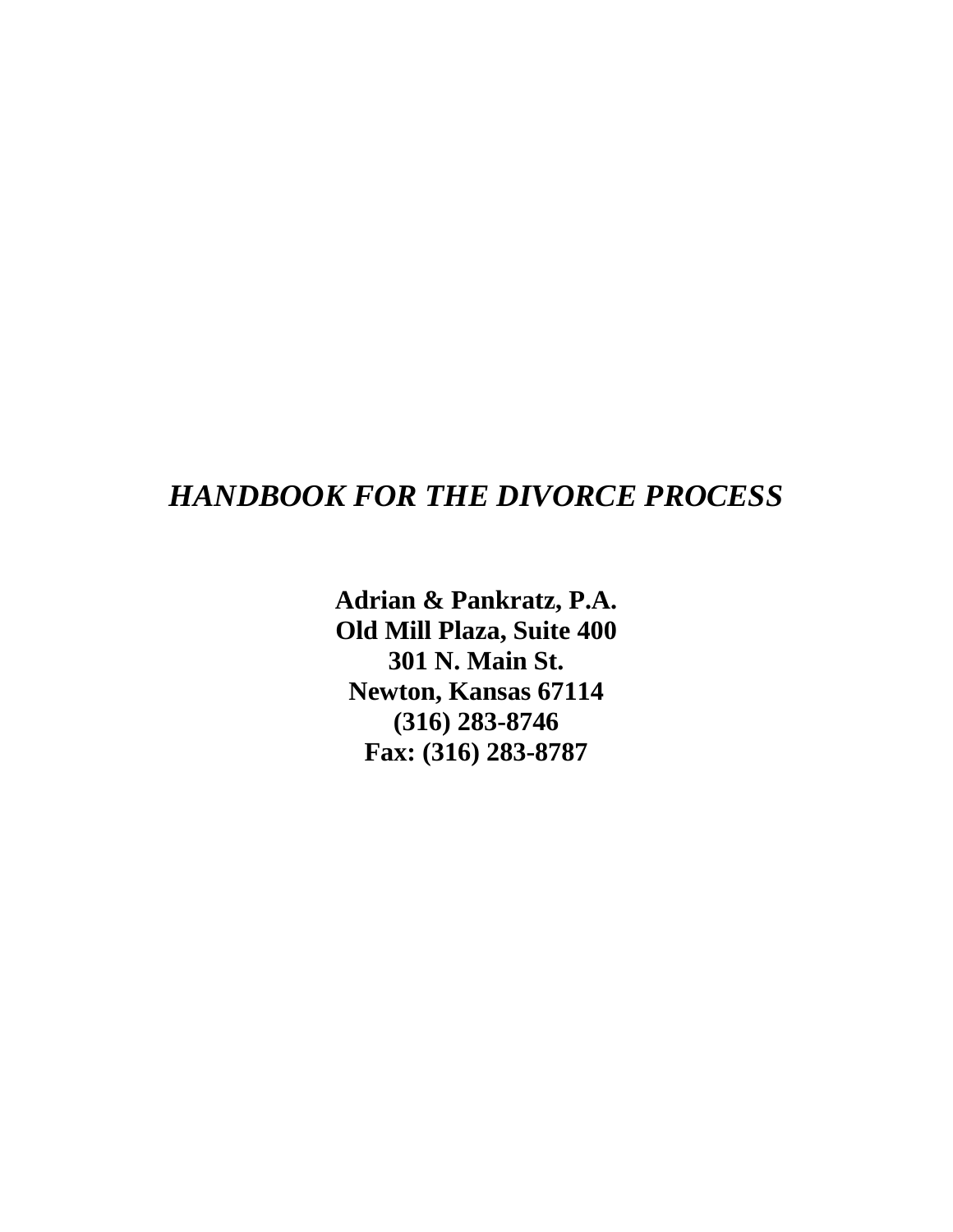This handbook is designed to help you as our client during the divorce. Many clients ask the same questions when they begin the divorce process, so we've gathered some basic information regarding our firm and information you may need to know as we work together on your case.

This handbook contains the following sections:

# **1. General Information You Should Know**

- **2. Fee Policy of Adrian & Pankratz, P.A.**
- **3. Most Frequently Asked Questions with Answers**
- **4. Glossary of Terms**
- **5. Fact Sheet**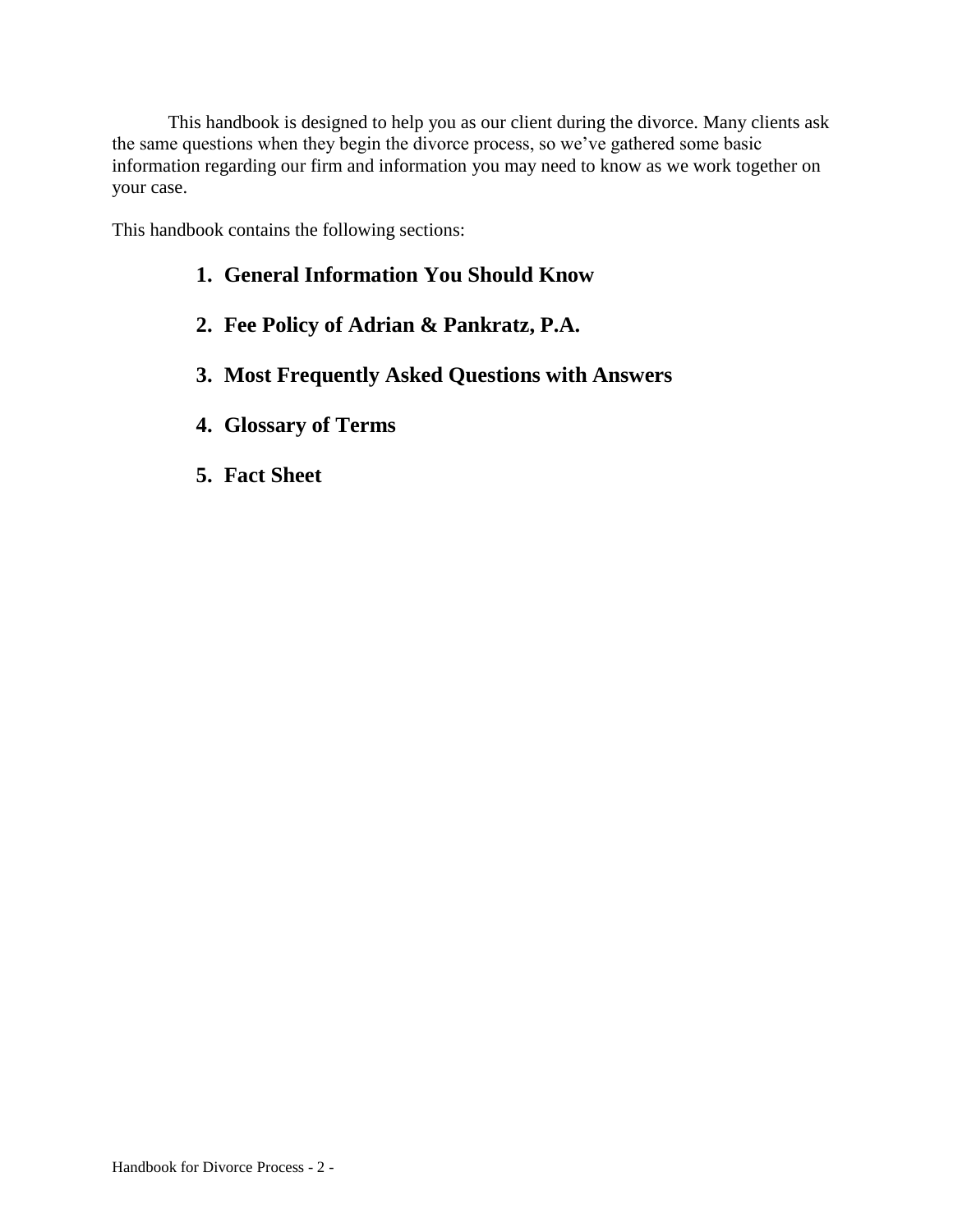# **General Information You Should Know**

## A. Information About Our Firm

Office Hours. Our office hours are 8:30 a.m. to 5:00 p.m., Monday through Friday. After-hours or weekend appointments may be arranged.

Staff Member: A legal assistant is assigned to your case and is available to work with you in regard to any questions you may have. Kansas law does not permit legal assistants to answer legal questions or to give legal advice; however, if the legal assistant is unable to answer your question, she will refer your question to your attorney and you will be contacted with an answer or response to your concern. We try to respond promptly.

Fee Arrangements. Fees will be explained during the initial interview according to the attached Fee Policy Statement. You will also receive a letter after your case is opened which outlines in greater detail how we determine fees. If you have questions at that time, or at any time during your divorce proceeding, feel free to ask about any aspect of the fee policy.

Keeping Costs Down. It is our goal to provide effective and quality legal service to you and to protect your interests throughout your divorce case. Feel free to call us or consult with us at any time. We want to be available to help you; however, you will be charged for the time you spend talking to your attorney or legal assistant. You will need to decide what issues are important, and how much time (and expense) you want to allocate on those issues. Obviously, any matter that can be resolved between you and your spouse before the divorce is filed, or during the course of the divorce, will result in less time spent with your attorney, and less expense incurred by you. We want to work with you; however, we want you to use our services carefully and wisely.

Monthly Statements. You will receive monthly statements detailing legal services, the charges, and the amount drawn from your initial retainer deposit. If you have questions about your statement, please call us immediately after receiving your bill.

Telephone Conferences. Your attorney will take your telephone calls during business hours. If he or she is unavailable, a staff member will help you.

Correspondence. Please read all correspondence, and keep it in a folder we will provide for future use and reference. To help keep you informed of the progress in the case, we will provide you with copies of all pleadings and correspondence throughout your case. It is a good idea to read over this information immediately after it is received, and then contact us if you have questions.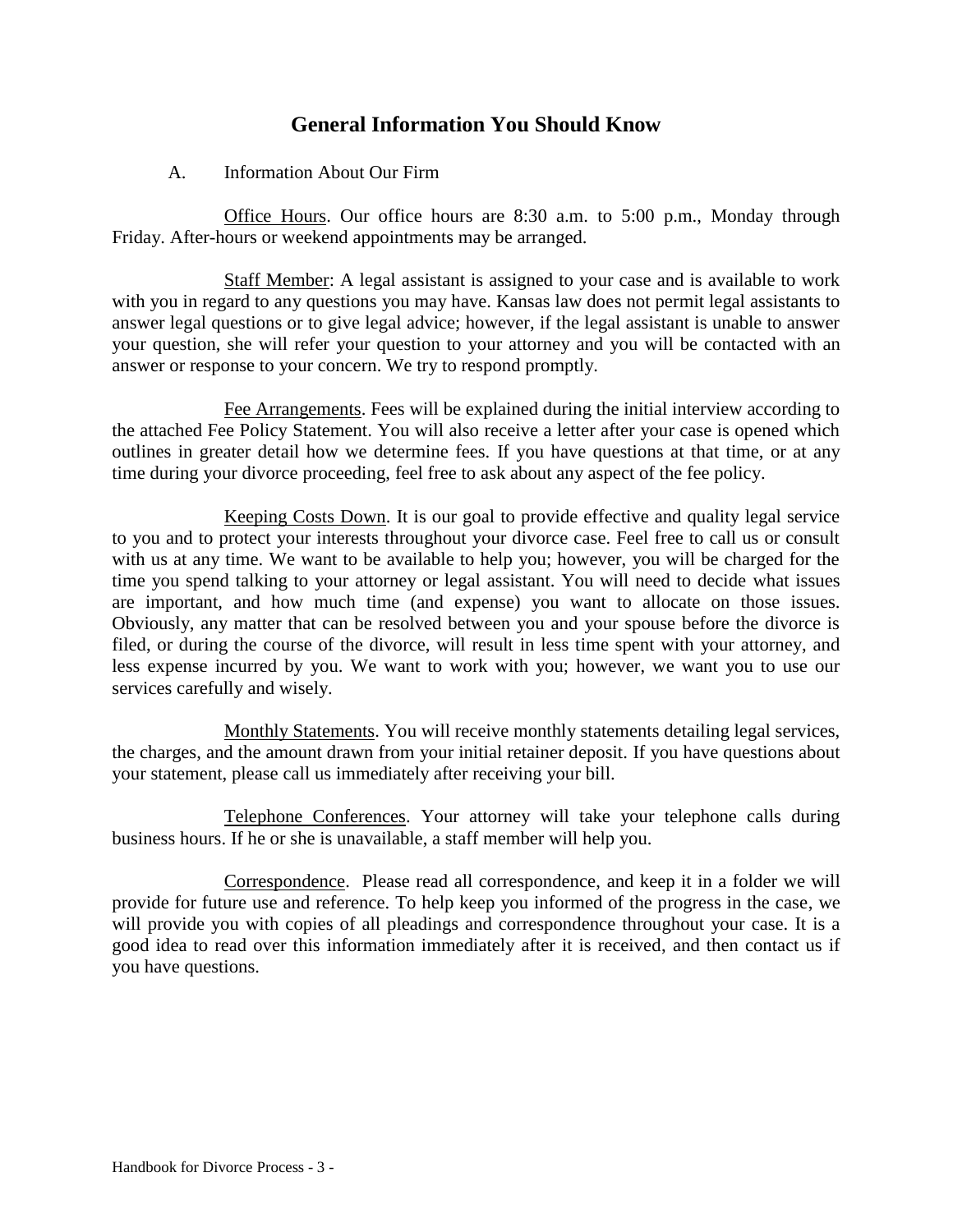#### B. Miscellaneous Information about Your Divorce

Court. The attorneys in this office represent divorce clients in Harvey County, McPherson County, Marion County and Sedgwick County. The name and address of these courts are listed below:

| <b>Harvey County Courthouse</b>    | <b>Marion County Courthouse</b>   |
|------------------------------------|-----------------------------------|
| 800 North Main Street              | 200 South 3rd Street              |
| Newton, Kansas 67114-1880          | Marion, Kansas 66861-1656         |
| <b>McPherson County Courthouse</b> | <b>Sedgwick County Courthouse</b> |
| 117 North Maple Street             | 525 North Main Street             |
| McPherson, Kansas 67460-4211       | Wichita, Kansas 67203-3700        |

Court Trustee and Kansas Payment Center. Maintenance (spousal support) and child support can be ordered in divorce cases. These orders, when final, are signed by the judge and are to be followed according to the terms set forth in the order. In Harvey County, the Kansas Payment Center (1-877-KPC-KPPC [1-877-572-5722]) will be notified when orders regarding support and maintenance have been made. You may check the Kansas Payment Center's record by either calling the payment center, or by checking their web site at [www.kspaycenter.com.](http://www.kspaycenter.com/) You will need to have your court case number available to access your records. The Trustee will then be responsible for enforcing final court orders, and you may work directly with the Trustee. Harold Schorn is the Harvey County Deputy District Court Trustee, and may be reached by telephone at 283-6547. His address is 713 North Main Street, P.O. Box 111, Newton, Kansas. There is a fee charged by the Court Trustee and they will provide you with this information.

Court Services. Harvey and McPherson Counties utilize Court Services, an organization of employees of the district court who assist the judge in gathering information relating to child custody and parenting time. In most cases, court services are utilized after mediation has failed, or is not a feasible option.

Mediation. This is a service that is used to resolve child custody issues during the divorce or after the divorce is final. It is provided, at additional costs, by professionals trained to mediate. Normally, a judge will not hear a child custody dispute until mediation has been attempted. In Harvey County, if your combined annual income is below \$40,000.00, your case will be referred to The Community Mediation Center, 2515 College Avenue, P.O. Box A, North Newton, Kansas. They offer mediation services on a sliding-scale basis. If your combined annual income is above \$40,000.00, you will need to contact a private mediator. There are several private mediators in the Newton area and we will provide you with names and phone numbers when needed.

Child Impact Class. If you have a minor child and your divorce is filed in Harvey or McPherson County, you will be required to attend a Divorce Education Class at Prairie View in Newton or McPherson. Normally the class is held on the first Tuesday of every month with the occasional exception of November and December in Newton; or the second Wednesday of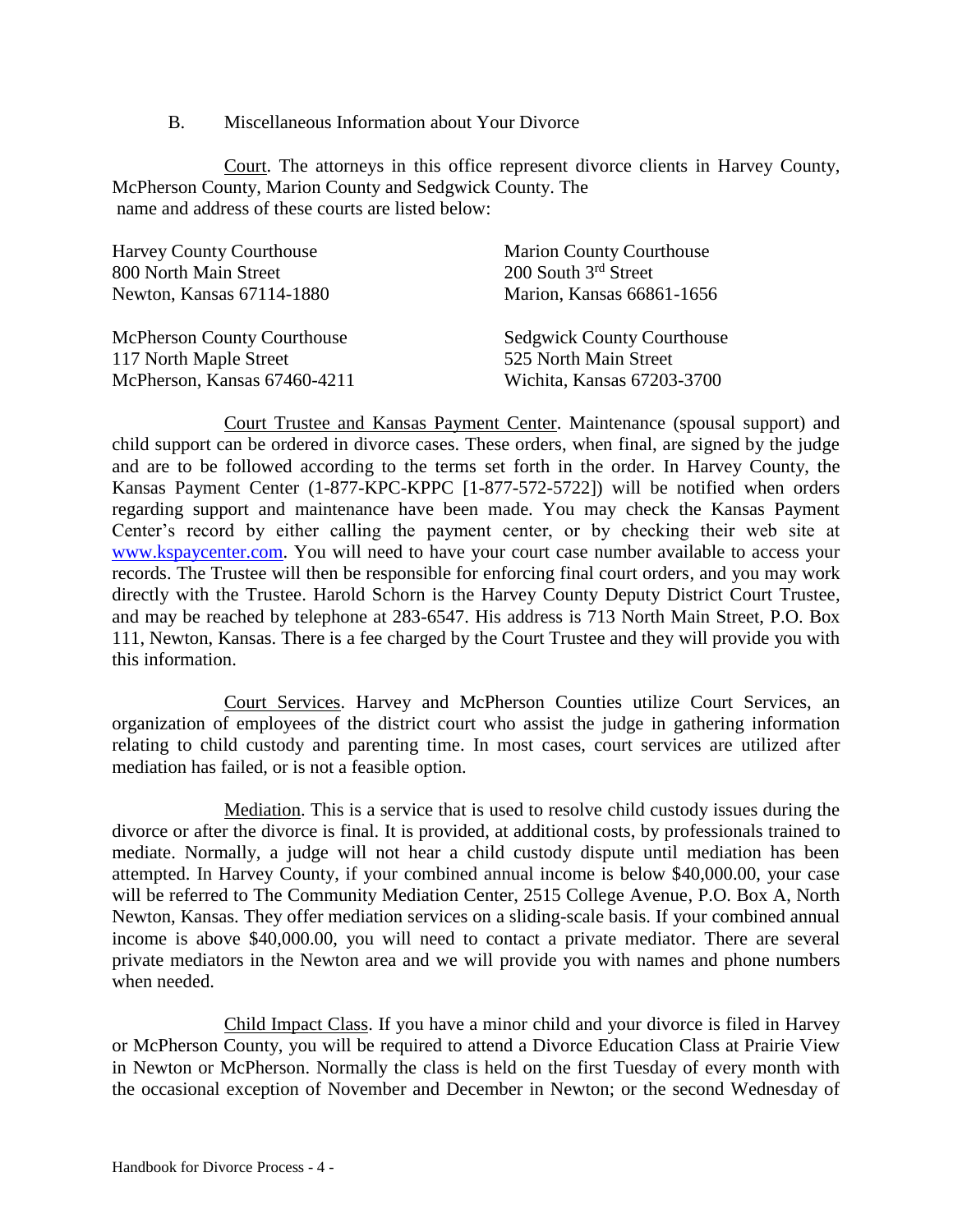the month in McPherson. If your divorce is filed in Sedgwick County, you will be required to attend the "Children of Divorce" workshop sponsored by the Wichita Guidance Center, 415 North Poplar Street, Wichita, Kansas 67214-4595.

The couple does not need to attend the class together. A divorce will not be granted until the parties have attended the class.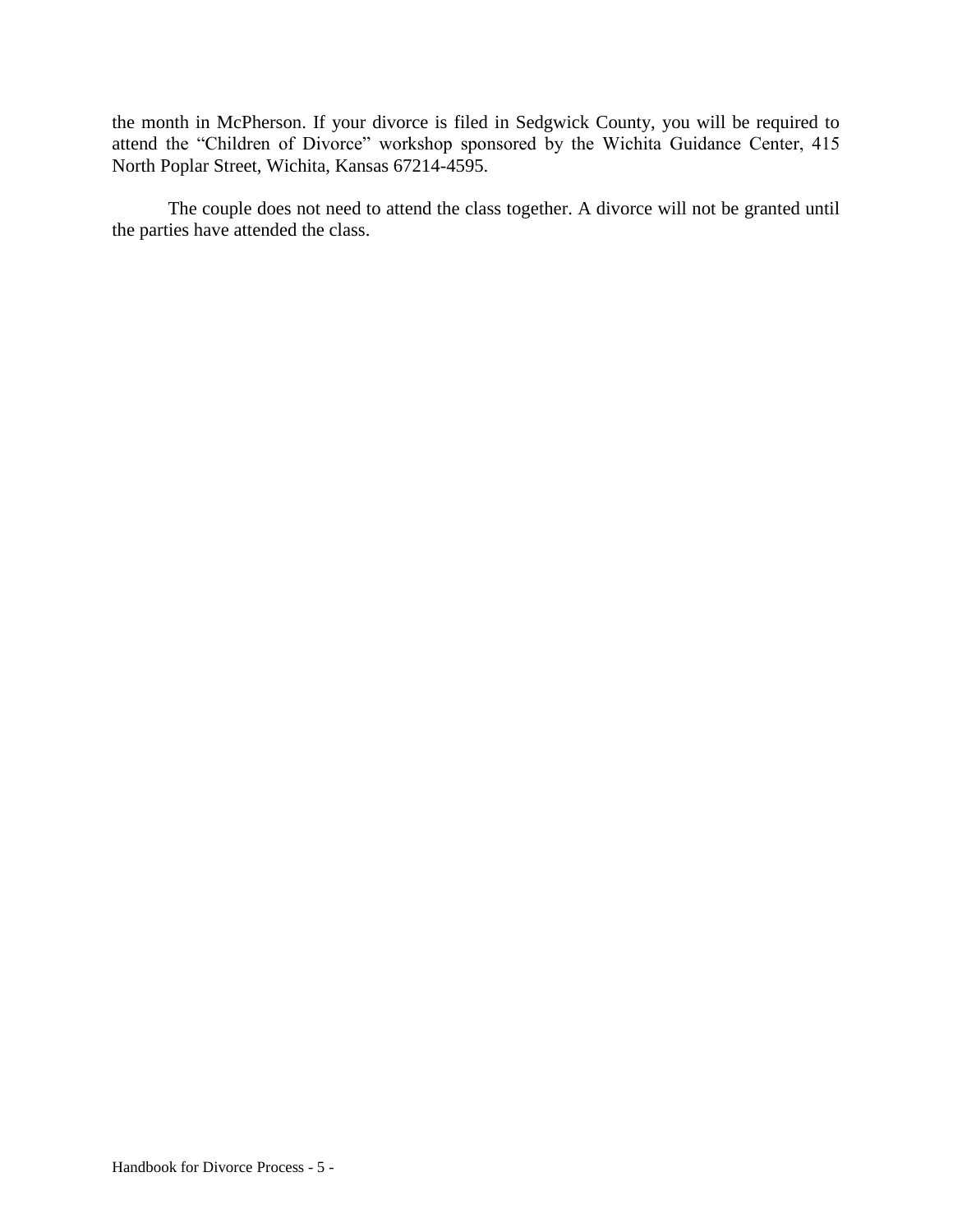# **Fee Policy of Adrian & Pankratz, P.A.**

#### **General Statement**

You have consulted us and we have agreed to represent you with regard to your divorce. We will prepare and file the necessary documents, represent you in any court proceedings related to the divorce, and provide general legal counsel.

#### **Rates and Expenses**

Clients often ask if we charge a "flat rate." We do not. You will be charged for the time spent on your case. Currently, our billing rates are\$250.00 per hour for Randall J. Pankratz and Timothy C. Hodge, \$220.00 per hour for Joseph L. Uhlman; \$200.00 per hour for Reece D. Hiebert; \$105.00 per hour for legal assistants and \$80.00 per hour for legal secretaries. All time expended in services for you will be included in the monthly billing. The statements you receive will be a composite of the time devoted to your case by your lawyer and staff.

We also charge for certain expenses that we incur on your behalf which includes postage and mileage. Those costs will be set out on the statement.

#### **Estimated Range of Fees**

We will provide an estimate for legal services in this matter, and we agree not to exceed the maximum amount stated without first obtaining your approval.

#### **Retainer Provisions**

We may require a retainer as we begin work on your file. This is an advance payment of the fees and expenses and will be applied to the amount due on your statement. Generally, in divorce cases, the initial retainer may be expended in fairly short order, due to the fact that family law matters require a good deal of legal work at the beginning of the case. When the unused portion of the retainer reaches \$100, we will contact you and will request an additional retainer to be deposited with our firm. That amount is to be paid within 10 days of the day of request. The additional retainer will be handled in the same matter as the original retainer.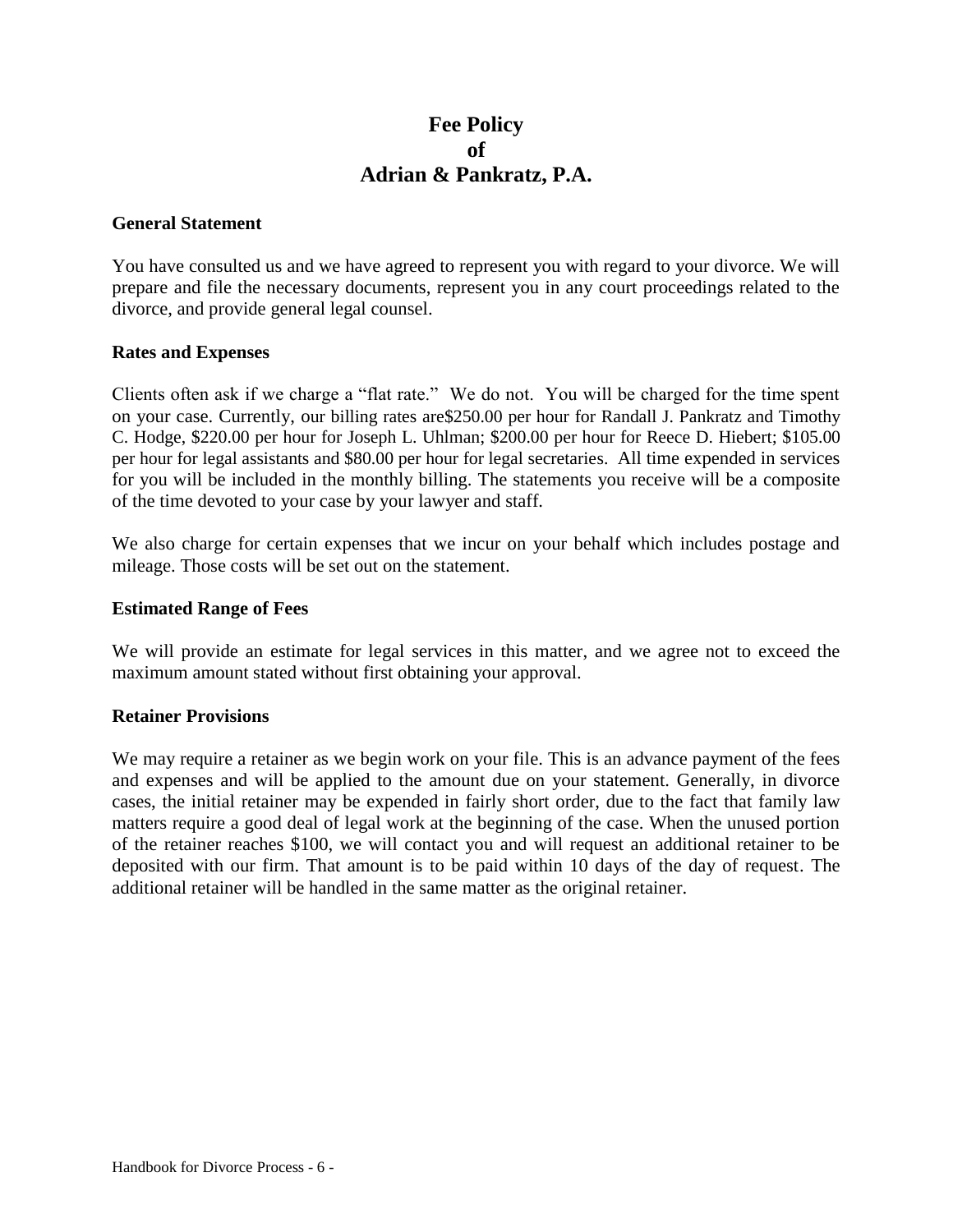# **Most Frequently Asked Questions**

Many clients share the same fears, questions, and beliefs about divorce. Even though the names and faces may change, the questions and concerns are very similar. This section lists some of the questions divorce clients ask during their divorce.

### **1. How long will it take before the divorce is final?**

The law requires a minimum of 60 days between the filing of the Petition and the granting of the divorce. In reality, it usually takes longer than 60 days to reach an agreement on all issues that the divorce raises. It is possible for a divorce to be granted earlier than the 60 days provided there is (1) agreement as to all of the issues, and (2) some genuine emergency exists.

## **2. How is child support or maintenance figured?**

Child support is generally figured on a schedule primarily based upon gross income of both husband and wife and the number and ages of the child/children. This schedule is usually considered mandatory but may be varied when circumstances justify. There is no schedule of maintenance. Maintenance is usually based upon the income of the person paying maintenance and the income and needs of the person receiving maintenance, and is awarded based on the number of years the parties have been married. Maintenance, which used to be called alimony, has become less popular with the courts in recent years.

## **3. Why do I need to provide all of this information?**

The information is required for the following reasons:

- (a) Some is required by the Division of Vital Statistics of the State of Kansas.
- (b) Some is required by court.
- (c) Most of it is needed by your lawyer so that your lawyer can adequately and competently represent you in the settlement or trial of the divorce. It is our goal to deal with as many issues as possible in the divorce so that we lessen the chance of problems arising after the divorce is final.

## **4. How long do I need to wait before I get married?**

There is a waiting period of 30 days after the Decree of Divorce is filed.

#### **5. Can I date during the divorce proceedings?**

You can date during the divorce proceedings, but we do not recommend it. There are many and varied reasons for that recommendation. The most common reason, however, is that it can unnecessarily complicate negotiations.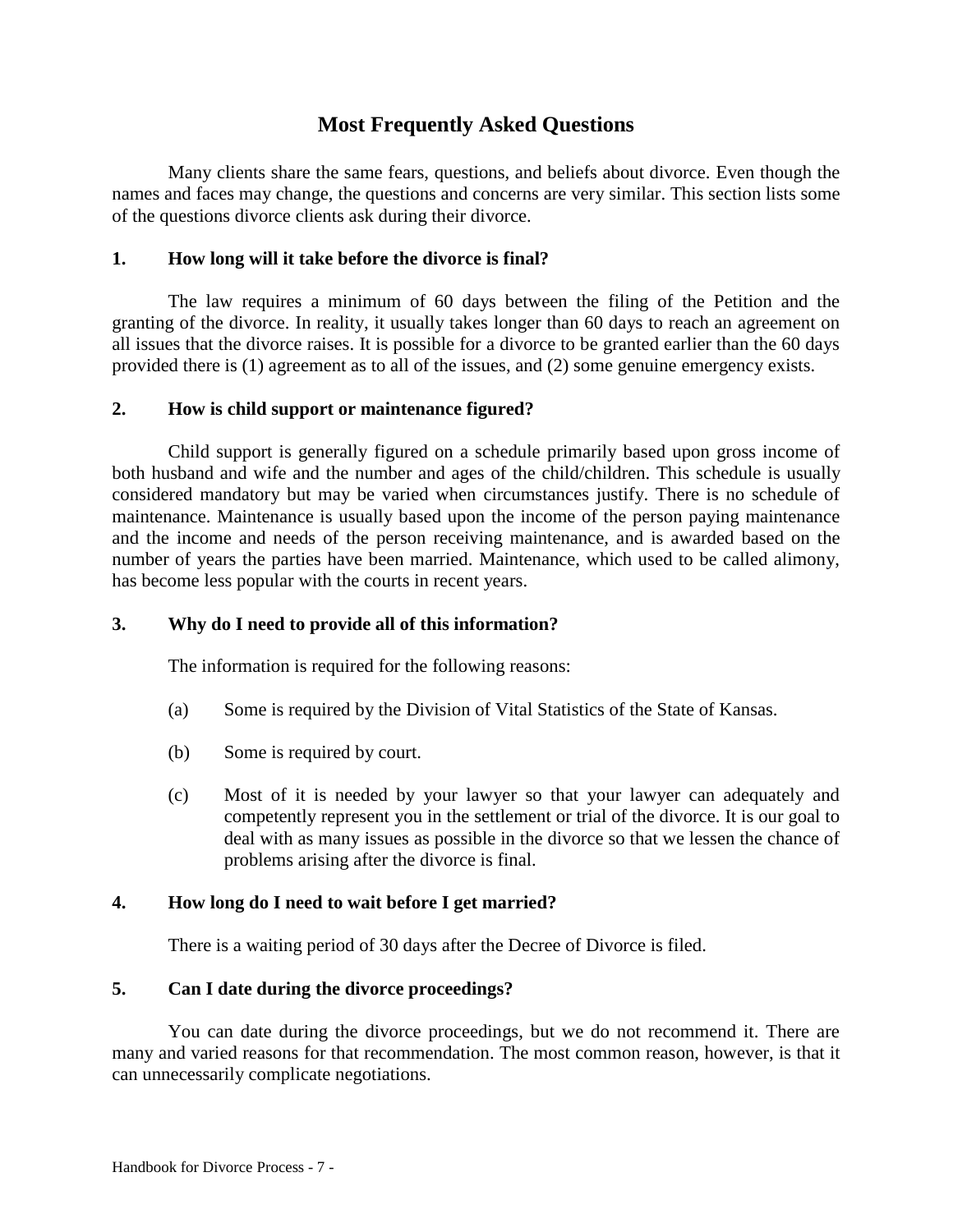## **6. Can I take the child out of the state?**

Unless the judge has specifically prohibited you from removing the child from the state, you may temporarily travel outside the boundaries of the state.

## **7. I may be taking a new job and moving out of state. What do I need to do?**

The general answer to this question varies greatly with each circumstance; there is no simple answer. If you have a minor child and the divorce is not yet final, your spouse must be notified of your intended move. You also must recognize that this will not end the divorce proceeding and that you may be making trips back to the state for purposes of resolving the divorce.

If your divorce is final, and you have been granted legal custody, residency, or parenting time with the child, you are required to give the other parent written notice by restricted mail, return receipt requested, to the last known address, not less than 30 days prior to: (1) Changing the residence of the child; or (2) removing the child from this state for a period of time exceeding 90 days.

## **8. When debts and property are divided, if I get the property, do I also need to take the debt against that property?**

Yes, usually. Courts normally attempt to equally divide net assets, meaning it is common to add up the total assets given to either party and subtract the total debts assigned to either party so that the net of each is relatively equal. That is not necessarily a rule but it is commonly a habit. As such, it is again custom that the judges will assign debts arising from a specific item of property along with the assignment of that item of property.

## **9. Am I entitled to a portion of my spouse's retirement accounts?**

Retirement accounts are definitely considered an asset in any divorce, and they may be divided by means of a court order called a Qualified Domestic Relations Order.

## **10. How long will I receive or pay maintenance? What happens to the maintenance in case of remarriage?**

By the agreement of the person paying maintenance, it can continue until death and even past the time that you may remarry. Absent agreement, the court cannot order maintenance for a period of longer than 10 years. When maintenance is ordered, it is usually for a period considerably shorter than 10 years, and is based on the number of years the parties have been married.

#### **11. What do I do if the child support and/or maintenance payments are late?**

The Kansas Payment Center is responsible for the collection of child support. If your child support is late, the court trustee will know. He or she is vested with the responsibility to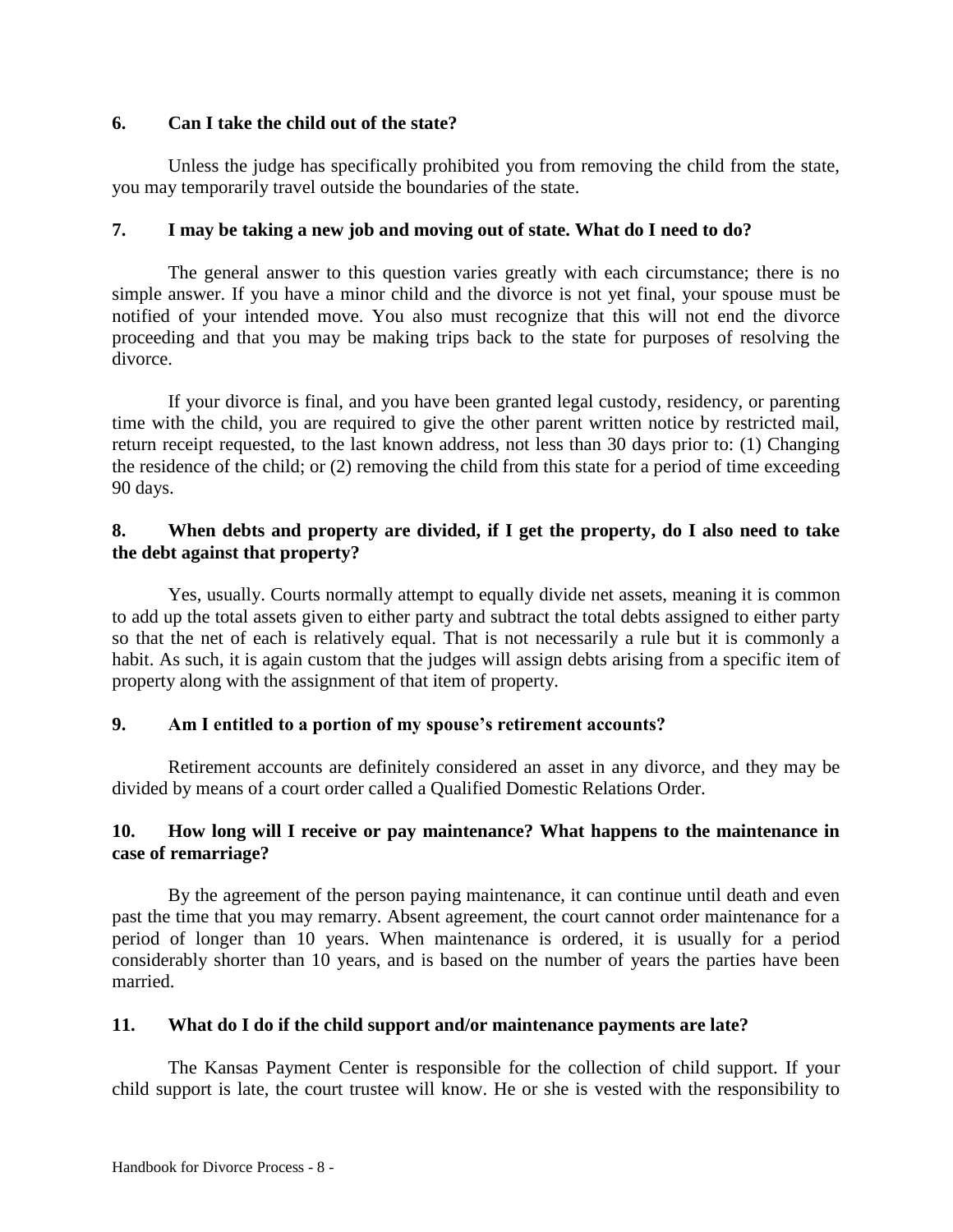make reasonable efforts to collect those payments, but will only collect on final orders of the court, usually not on temporary orders. If your payment is more than 1 month late, you should contact the Court Trustee at the phone number listed on page 4, and discuss the possibility of doing an Income Withholding Order.

## **12. Once the divorce is final, and the child support level is established, can it ever be changed?**

The court will maintain jurisdiction of matters relating to the child until they reach the age of 18. To obtain an increase or decrease in the amount of child support a motion must be filed with the Court explaining that there has been a "change of circumstances" (i.e., significant change in income levels) asking the Court to review the level of child support. The Court Trustee does not file motions to increase or decrease support. You should plan on hiring an attorney to do that on your behalf.

## **13. What do I do if my spouse does not abide by the parenting time guidelines? For instance, what do I do if he or she does not bring the kids back at the agreed upon time?**

Failure to follow the Court's orders with regard to parenting time is a basis for a request that the judge find your spouse in contempt of court. Although your spouse may not be fined or jailed, the Court can, when appropriate, limit or stop all parenting time based on failure to abide by the Court's orders. If your parenting time order is very specific, the police may be able to assist you in getting the child back at the end of a parenting time period.

## **14. What do I wear to the hearing? What will it be like?**

While there is no "dress code," you should wear clothing appropriate for a job interview or other setting in which you want to make a favorable impression. You should be tastefully and neatly dressed. If the divorce is not contested, the hearing will take place in the judge's office and will be relatively informal. It will take about 15 minutes. If the divorce is contested, the hearing will be in the courtroom and your attorney can give more specific instructions as the hearing draws near.

## **15. Can I take someone along with me to the hearing?**

You are welcome to bring a friend or family member with you. If the hearing takes place in the judge's office, your friend or family member may not feel comfortable going in the office with you. If the hearing is in the courtroom, your friend or family member will be seated at the back of the courtroom to observe.

## **16. Does my spouse have to pay my attorney fees?**

The Court may order your spouse to pay your attorney fees, but as a general rule, the Court does not order one party to pay the attorney fees of another.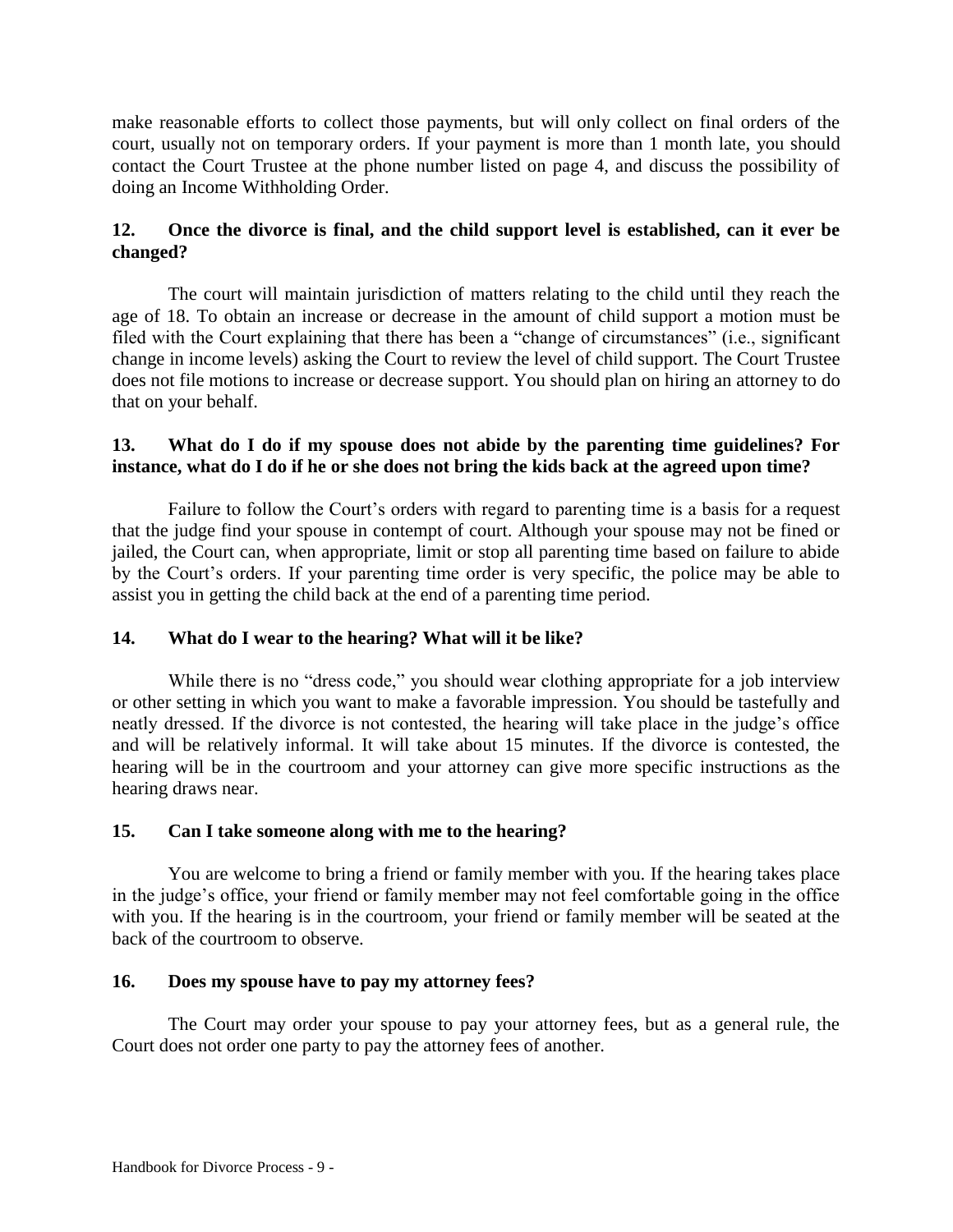#### **17. How much will this cost?**

Currently, our billing rates are \$250.00 per hour for Randall J. Pankratz and Timothy C. Hodge, \$220.00 per hour for Joseph L. Uhlman; \$200.00 per hour for Reece D. Hiebert; \$105.00 per hour for legal assistants and \$80.00 per hour for legal secretaries. All time expended in services for you will be included in the monthly billing. The statements you receive will be a composite of the time devoted to your case by your lawyer and staff.

We also charge for certain expenses that we incur on your behalf which includes postage and mileage. Those costs will be set out on the statement.

The cost of the divorce will vary according to the time spent on your case. You can expect to pay a minimum of approximately \$2,500.00, but the cost can easily rise to \$8,000.00 to \$10,000.00 or more if custody or property issues cannot be resolved without a court hearing.

#### **18. What can I do if my spouse threatens me?**

Once Temporary Orders are filed, your spouse can be cited for Contempt of Court. Depending upon the nature of the threat, you may also want to consider calling the police to make a report.

#### **19. Do my spouse and I both need to hire an attorney?**

One attorney cannot represent both of you; however, one attorney can prepare all necessary documents if there are not disputed issues. The spouse who is not represented may wish to consult an attorney at least for the purpose of reviewing any proposed Property Settlement Agreement.

#### **20. If I don't want this divorce, what can I do?**

You cannot prevent your spouse from getting a divorce.

#### **21. What happens if my spouse does not want this divorce?**

Your spouse cannot prevent you from getting a divorce, although he or she may make it more difficult and/or expensive for you to do so by failing to agree to anything and being generally difficult about each step in the process.

#### **22. What happens if my spouse simply does not answer our petition?**

In short, nothing will happen if your spouse ignores the divorce petition. You will still be able to get the divorce, but the court will not grant a divorce more quickly or award property simply because the spouse fails to answer. Evidence of some type will still have to be presented to allow the judge to make his rulings related to the divorce. If your spouse has not answered the Petition and does not appear at the final hearing, the effect is that the judge will grant all of your requests in terms of property, debt, and issues involving the child.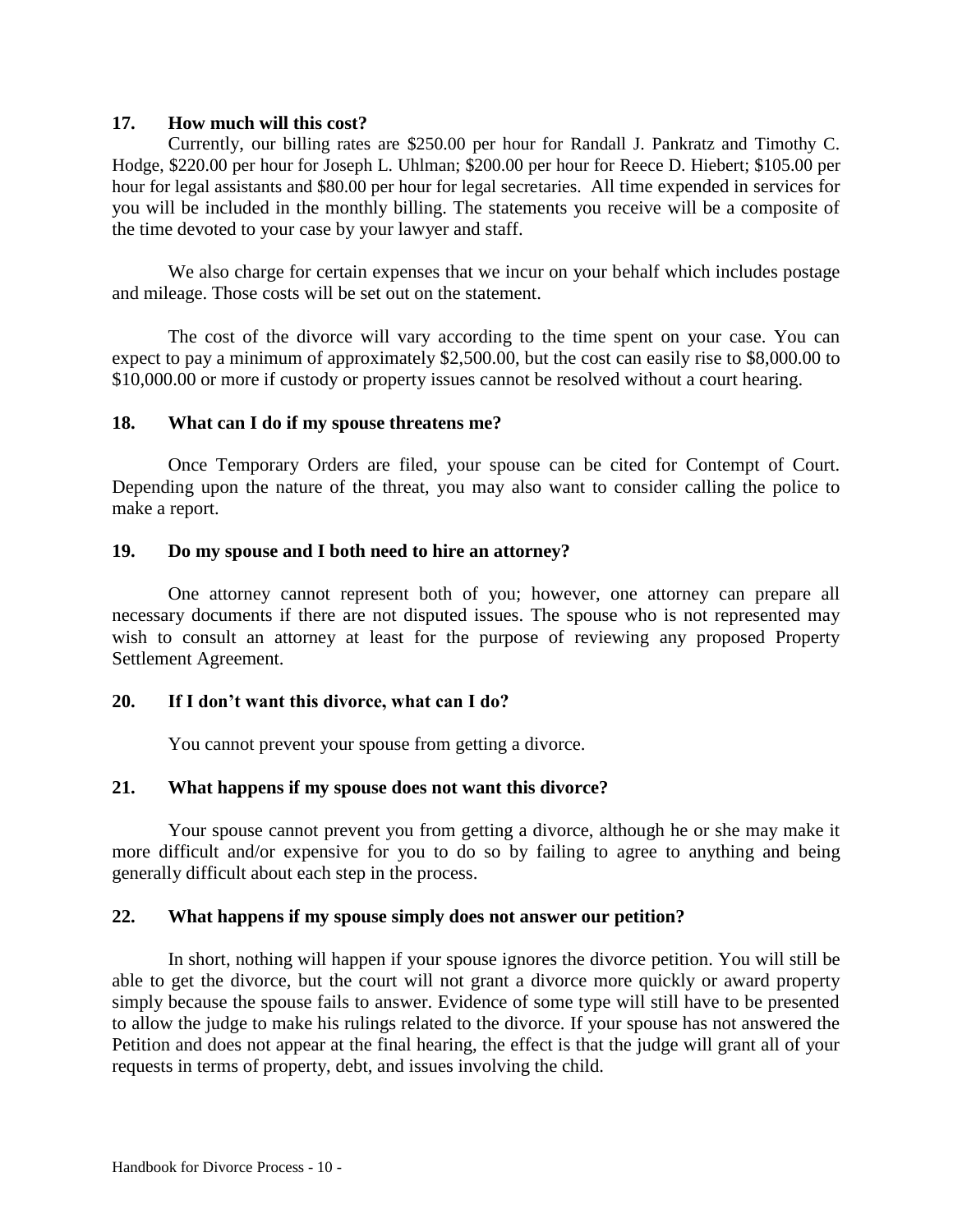# **Glossary of Terms**

Every organization or business has their own unique language and we want you to understand the terms that are being used in your divorce case. For example, in some settings, a journal entry refers to a debit or credit and is written on a journal voucher. Here, it refers to an order of the court. The following is a list of the most commonly used terms.

**Action:** The legal term for a lawsuit.

**Affidavit:** A written statement of facts made under oath and signed before a notary public.

**Answer:** The second pleading in an action for divorce or separation which is served in response to the petition for divorce and which admits or denies the petition's allegations and may also make claims against the other party.

**Appearance:** The respondent's formal method of telling the court that he or she submits to the court's jurisdiction.

**Child Support:** Support for a child. Child support is not taxable to the recipient or deductible to the payer.

**Contempt of Court:** The willful and intentional failure to comply with a court order, judgment, or decree by a party to the action, which may be punishable in a variety of ways.

**Contested Case:** Any case in which the court must decide one or more issues on which the parties have not agreed.

**Court Order:** A written document issued by the court which becomes effective only when signed by a judge.

#### **Custody:**

**Joint legal custody:** The parents have equal rights to make decisions in the best interest of the child.

**Sole legal custody:** One parent has the right to make decisions in the best interest of the child. The award of sole legal custody to one parent shall not deprive the other parent of access to information regarding the child unless the court shall so order. Sole legal custody is only awarded in extreme cases, and your attorney can answer questions on the criteria of being granted sole legal custody.

**Decree of Divorce:** A final order from the judge which grants the divorce.

**Defendant (Respondent):** The person (husband or wife) who is sued for divorce.

**Deposition:** The testimony of a witness taken out of court under oath and in writing.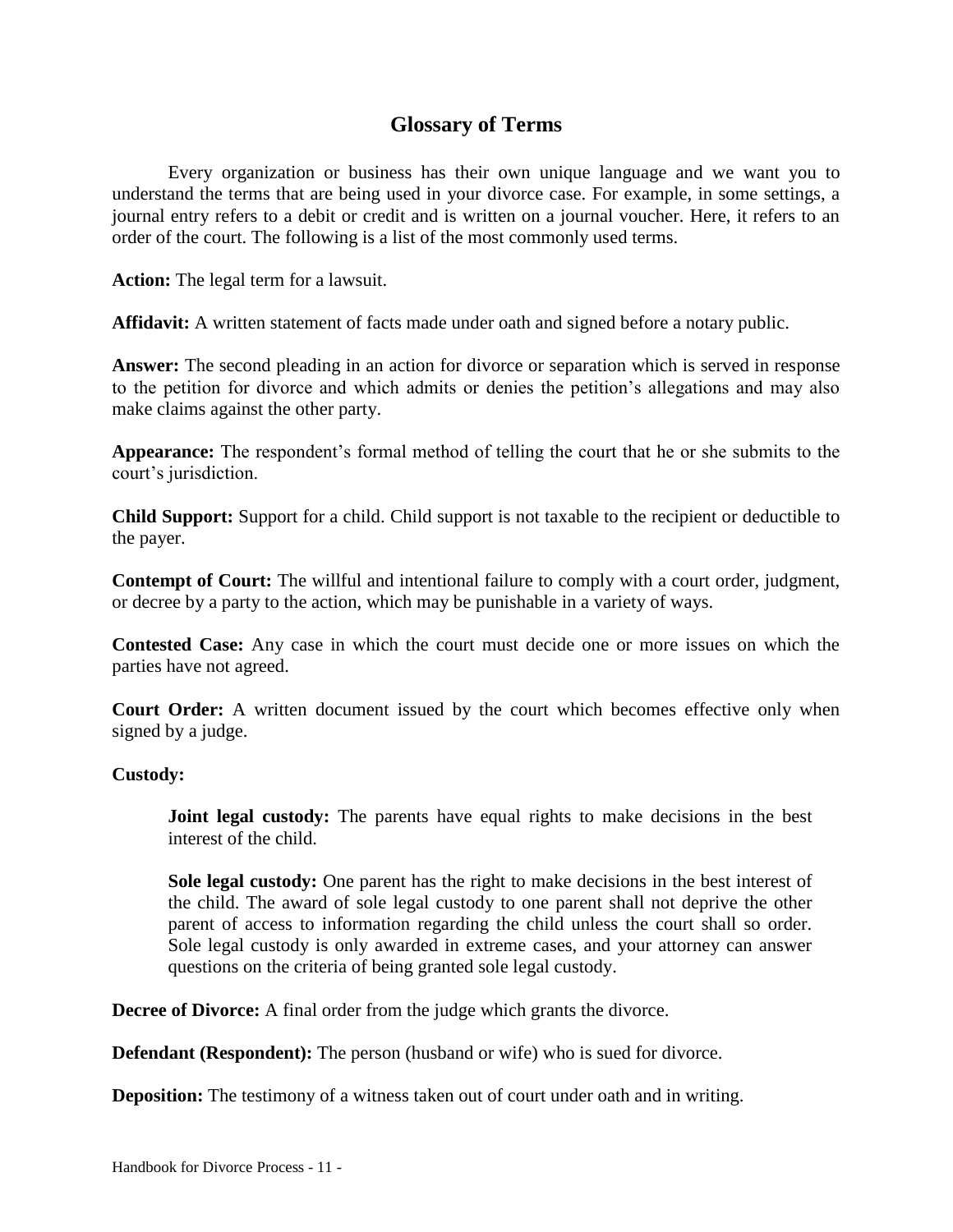**Disclosure, Discovery, or Production of Documents:** Procedures followed by lawyers to determine the nature, scope, and credibility of the opposing party's claim and his or her financial status.

**Equitable Distribution of Property:** A system of distributing property in connection with a divorce on the basis of a variety of factors without regard to who holds title.

**Evidence:** Documents, testimony, or other material offered to the court to prove or disprove allegations.

File Stamped Copy: An official copy of a pleading document. When a pleading document is filed with the court, the clerk date-stamps the original and several copies, and returns the file stamped copy to the attorney. This is commonly referred to as a certified copy.

**Filing Fee:** The cost the court assesses to file the petition. Currently the filing fee is \$202.80. The petitioner pays the filing fee. The filing fee is usually the only court cost.

**Hearing:** Any proceeding before the court for the purpose of resolving disputed issues through presentation of testimony and argument.

**Interrogatories:** A series of written questions served on the opposing party to discover certain facts regarding the disputed issues in a matrimonial proceeding. The answers to interrogatories must be under oath and served within a prescribed period of time.

**Joint Property:** Property held in the name of more than one person.

**Jurisdiction:** The authority of the court to rule on issues relating to the parties, their child, or their property.

**Legal Assistant:** Also referred to as a paralegal.

**Maintenance:** Spousal support.

**Marital property:** Accumulated income and property acquired by the spouses.

**Motion:** A written application to the court for some particular relief, such as temporary support.

**Motion to Modify:** A formal written request to the court to change a prior order regarding custody, child support, or any other order that the court may change by law.

**Notice of Hearing:** A paper that is served on the opposing lawyer or other spouse listing the date and place of a hearing, and the motion or motions that will be heard by the court.

**Order:** The court's ruling on a motion requiring the parties to do certain things or setting forth their rights and responsibilities. An order is reduced to writing, signed by the judge, and filed with the court.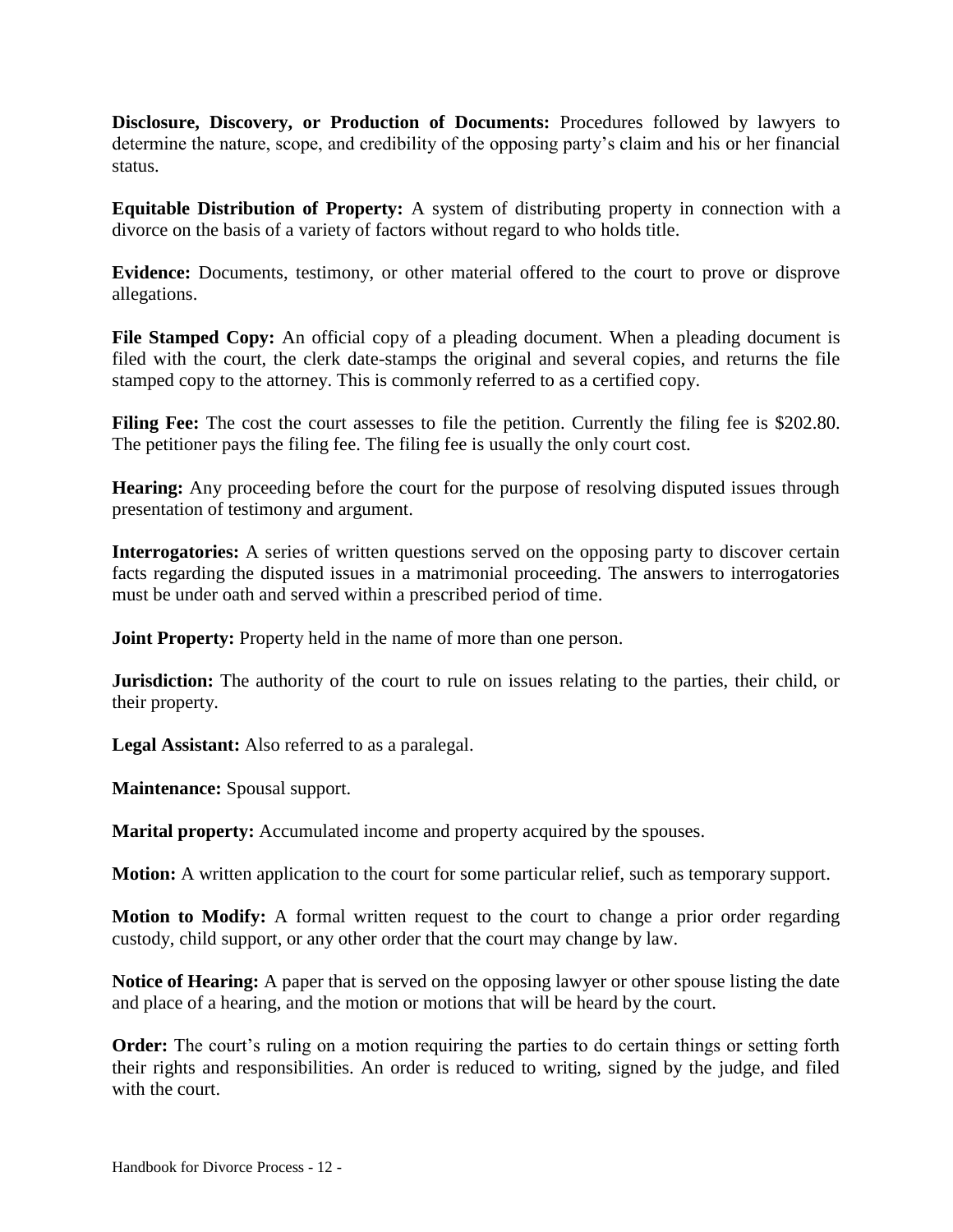**Party:** The person in a divorce action whose rights and/or interests are to be affected by the divorce.

**Petition:** The first pleading in an action for divorce.

**Petitioner:** The party who files the petition for divorce.

**Pleading:** Documents filed with the court. Pleadings include petitions, answers, counterclaims, motions and orders.

**Pleading File:** A permanent record maintained at the attorney's office of all pleadings that were filed with the court.

Pretrial Conference: Often called a "get organized" meeting between the parties, their attorneys, and the judge. At the pretrial conference, unresolved issues are discussed.

**Property Settlement Agreement (PSA):** The final agreement between the parties which distributes the property and debt obligations of the parties.

**Qualified Domestic Relations Order (QDRO):** An order issued by the court for the purpose of dividing retirement account funds or pension funds.

**Relief:** Whatever a party to a divorce proceeding asks the court to do: dissolve the marriage, award support, enforce a prior court order or decree, divide property, enjoin certain behavior, etc.

**Residency:** The court may order a residential arrangement in which the child resides with one or both parents on a basis consistent with the best interests of the child.

**Divided residency:** An arrangement in which one or more children reside with each parent and have parenting time with the other.

**Nonparental residency:** An arrangement in which the child or children reside with someone other than a parent.

**Respondent:** The one who defends the divorce proceeding brought by another.

**Request for Production of Documents:** Documents and/or other information to be produced.

**Separate Property:** Property that is not "marital property."

**Settlement:** The agreement resolution of disputed issues.

**Summons:** A written notification that legal action has commenced requiring a response within a specified time period.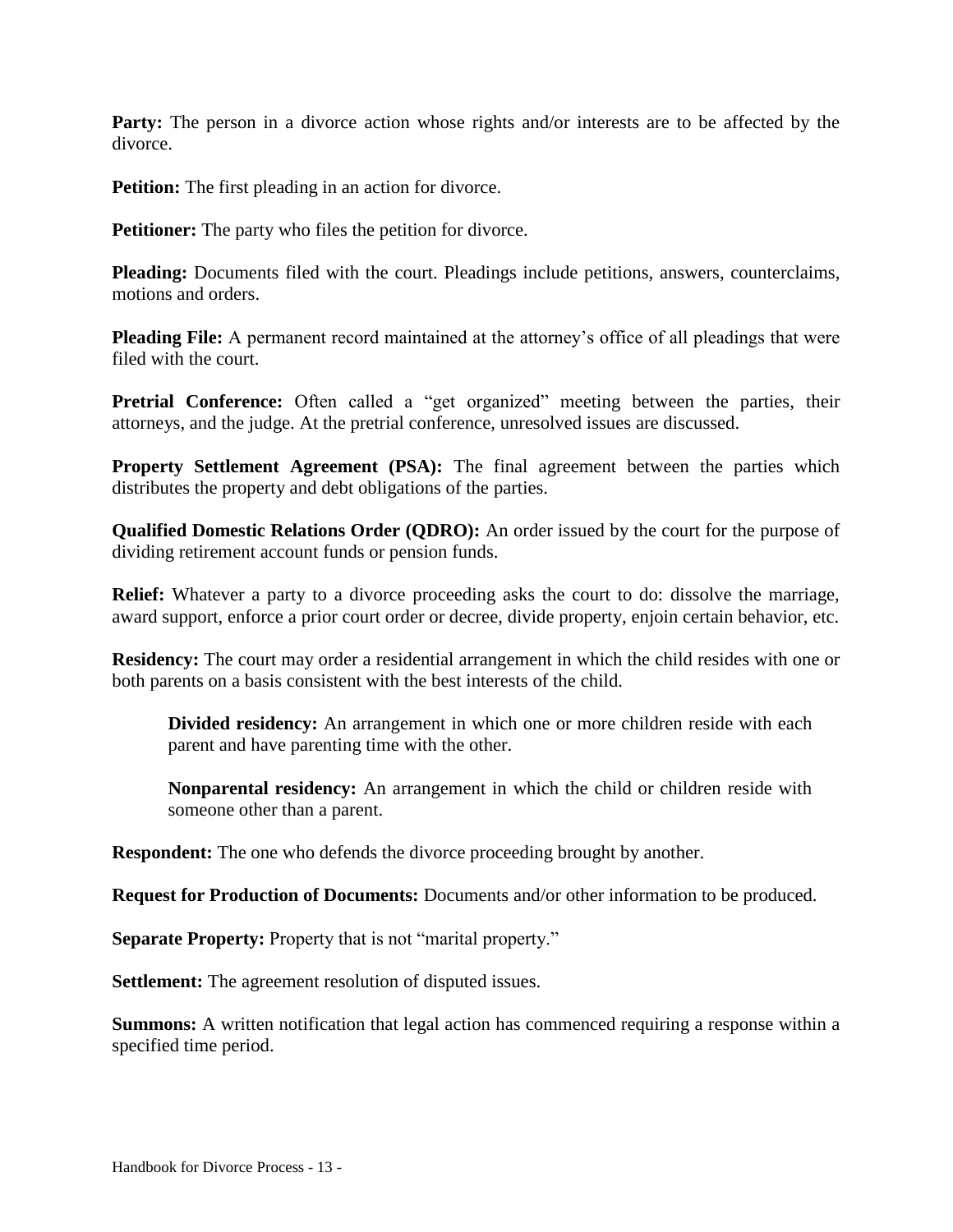**Temporary Order:** The order of the court which is to be followed by the parties until the time the final divorce order is granted. The Temporary Order is usually filed when the petition is filed.

**Temporary Restraining Order (TRO):** An order of the court prohibiting a party from doing something—i.e., threatening, harassing, or beating the other spouse and/or child, selling personal property, taking money out of accounts, etc.

**Transcript:** A typewritten record of testimony taken by a court reporter during court proceedings or a deposition.

**Trial:** A formal court hearing to decide disputed issues raised by the pleadings.

**Uncontested Divorce:** A proceeding in which a person sued for divorce does not fight it, or may have reached an agreement with the spouse during the divorce proceedings.